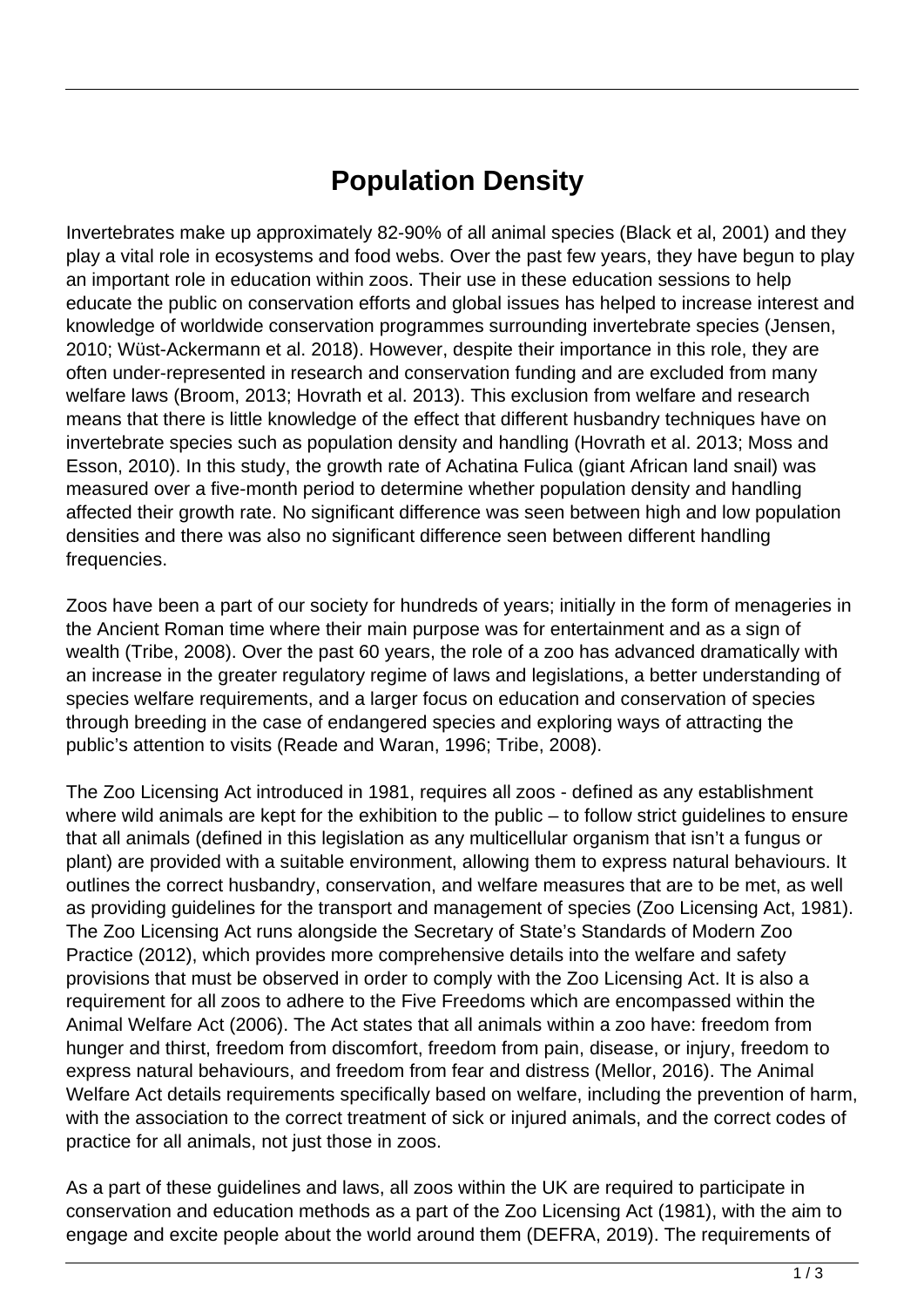the conservation and education methods are outlined within the Secretary of State's Standard of Modern Zoo Practice. There are no set guidelines about the mode in which the educational aspects need to be delivered, this can be decided by the zoo itself, however, there must be sufficient evidence to prove that the organisation is partaking in educational methods (BIAZA, 2018). The majority of zoos use education as a method of getting people interested in conservation whilst highlighting the importance of global change. There are many forms in which this is achieved, such as talks and events held at the zoo, interpretation using signs, and in some cases, one-to-one interactions with animals (BIAZA, 2018).

Despite the laws and regulations put in place for zoos to follow, invertebrate species which are kept within zoos are excluded from the Animal Welfare Act (2006). This exclusion of invertebrates from welfare laws may create a lack of understanding of the appropriate care of invertebrate species. Over the past 50 years, there has been a lack of research on invertebrate welfare. Out of 1125 articles published about animal welfare between 1966-2007 showed that only 1.36% of these articles are about invertebrates with only seven species studied (Goulart et al. 2009). Further analysis of 744 studies on environmental enrichment in zoos showed that only 0.57% of published research was completed on invertebrates, with these projects including just three species. In comparison with mammalian species made up 92.2% of the articles published (Melfi, 2009). Consideration of species for research is often based upon the complexity of their behaviour, indications of pain and awareness of their surroundings, and the presence of individual identities (Broom, 2013). Due to the misguided assumption that invertebrates do not feel pain and are unaffected by changes within their environment, invertebrates are often overlooked when it comes to research into their welfare, leading them to be excluded from welfare laws (Hovrath et al. 2013).

Within zoos themselves, the representation of invertebrate species has increased over the past few years. Invertebrates are commonly used in education sessions, with many of these sessions including the chance to handle the invertebrates due to their popularity with children (The Zoo, 2019). The popularity of invertebrates has been increasing recently due to institutes such as Association of Zoos and Aquariums (BIAZA) holding events which included the Big Bug Bonanza in August 2019, and National Insect Week in order to highlight the invertebrate world and its importance (BIAZA, 2019). Despite many zoos placing a large focus on charismatic megafaunas such as big cats, elephants, and apes, in many cases, invertebrates make up the majority of their inventory as can be seen below in figure 1.

Invertebrates play an important role within zoos as part of education for visitors through active educational sessions, which involve direct interactions with staff and animals through handling sessions, these have been shown to have a significantly greater effect on the learning and understanding of conservation and welfare within zoos (Carr and Cohen, 2011). Interactive educational sessions that involve handling do not just help provide a better understanding of conservation and welfare, they also play an important role in changing the perception of invertebrates and drawing attention to the important role that they play within ecosystems (Wüst-Ackermann et al. 2018). Invertebrates are commonly used within these educational sessions due to a lack of welfare concerns when being handled (Hovrath et al. 2013).

Despite there being a large number of invertebrates within zoos and the important role they play within education, their lack of representation to the public impacts the conservation efforts made towards different species (Carere et al, 2011). Analysis of the distribution of conservation funding in 2011 from the European Union LIFE-Nature programme, the largest European funder